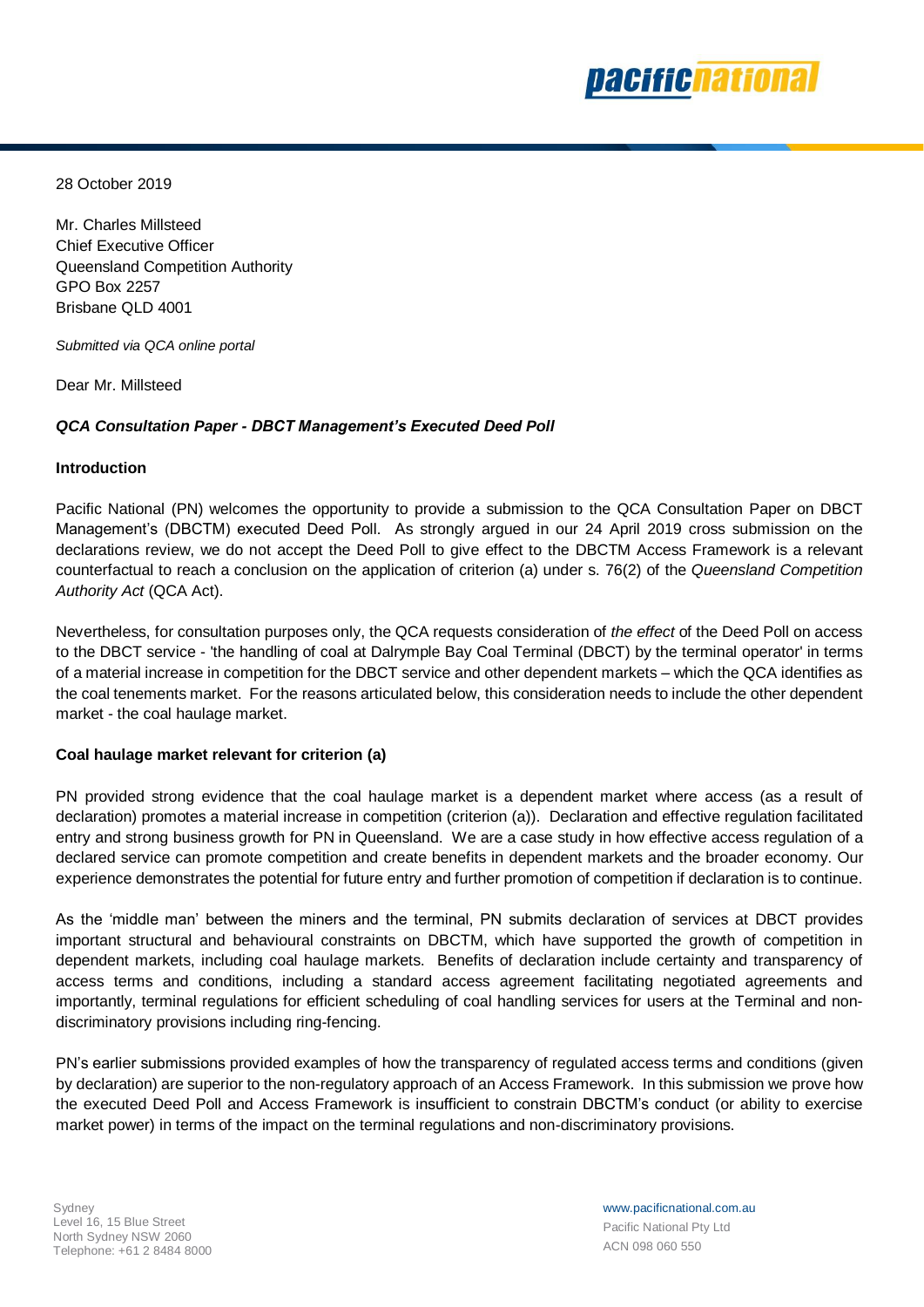

## **Caul haulage contracts are impacted by DBCTM's management of the terminal – terminal regulations**

It is important to recognise commercials underpinning coal haulage contracts are determined by reference to assets (rollingstock/labour), network and terminal availability and train operating modes, with all of these factors influenced by DBCTM's management of the terminal (as well as Aurizon Network's management of its network). Fortunately, PN is able to better control its business and regulatory risks as management of the terminal is subject to terminal regulations in an approved QCA undertaking.

Without regulatory oversight, our risk profile could increase as there may be an incentive for DBCTM and/or the terminal operator to, under the guise of 'good operating maintenance and practice', impose additional supply chain costs on above-rail coal haulage operators (which would either be absorbed by the haulage operator or passed through to an individual customer). DBCTM provides several rail specific terminal services including train scheduling and unloading but also uses rail to facilitate its stockpiling and blending terminal services. The protection given by the undertaking means the legitimate business interests of coal haulage providers are considered alongside the DBCT Service in respect of the management of the terminal.

As the QCA would be aware, there is significant complexity in the coal haulage supply chains supporting the coal industry to deliver coal from the mine to a coal terminal for export to their end customers. The undertakings for both DBCT and Aurizon Network recognise the inter-relationships and inter-dependencies within the coal transport supply chain with structural arrangements to efficiently manage coal movements from mine to port. The QCA approved regulatory processes (including the terminal regulations) are clear and transparent for all supply chain participants. No supply chain participant is disadvantaged over another.

### **Terminal regulations within the undertaking better mitigate coal haulage business and regulatory risk**

The current undertaking includes the process for DBCTM (at the request of the terminal operator) to approve changes to the terminal regulations and is subject to QCA oversight in the event of a dispute. We understand the Access Framework will retain the process for changes to the terminal regulations, however we are concerned by the loss of oversight and decision by the current QCA in the event of a dispute between DBCTM and the terminal operator and the risks it may impose on coal haulage. In such circumstances, failure to reach agreement will mean DBCTM's decisions will not be challengeable in any meaningful way – potentially negatively impacting the commercials underpinning coal haulage contracts mentioned above.

We note that at the request of some users, the process for changes to the terminal regulations is a 'live' issue in the context of the QCA assessment of the draft DBCTM 2021 replacement access undertaking. PN asserts it is critical the terminal regulations remain under regulatory oversight to ensure any changes operate equitably among access holders, access seekers, expansion parties and above-rail coal haulage operators. As confirmed by the QCA in its draft decision on the DBCTM 2015 (ring-fencing) draft amending access undertaking:

'We consider it is appropriate for the QCA to retain a role in resolving disputes under the Terminal Regulations because in the absence of regulatory oversight, the development and operation of the Terminal Regulations could over time undermine the effectiveness of other commitments made by the DBCTM…for example, the non-discriminatory treatment provisions..'

www.pacificnational.com.au Pacific National Pty Ltd ACN 098 060 550